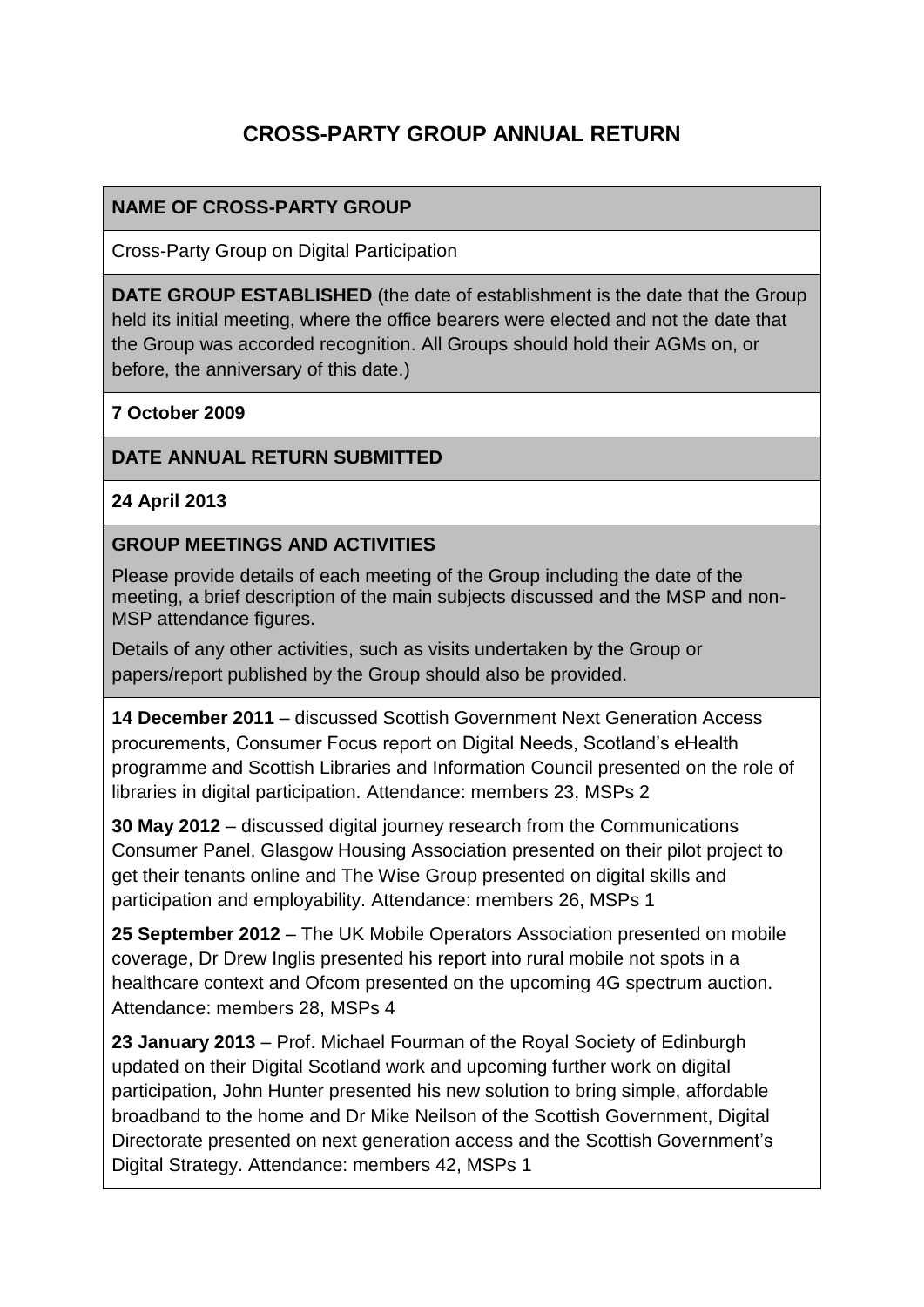**23 April 2013** – AGM plus Joe Wilson from Scottish Qualifications Agency presented on skills and learning for digital participation and Douglas White of the Carnegie UK Trust launched their report entitled **Across the Divide**

## **MSP MEMBERS OF THE GROUP**

Please provide names of all MSP members of the Group. Note that only names need to be provided, no party designation or other information is required.

Willie Coffey

Liam McArthur

Rhoda Grant

Patrick Harvie

Elaine Murray

Murdo Fraser

Fiona McLeod

Dave Thompson

Malcolm Chisholm

## **NON-MSP MEMBERS OF THE GROUP**

For organisational members please provide only the name of the organisation, it is not necessary to provide the name(s) of individuals who may represent the organisation at meetings of the Group.

| <b>Individuals</b> | <b>Adrienne Chalmers</b>               |
|--------------------|----------------------------------------|
|                    | <b>Mike Shaw</b>                       |
|                    | <b>Brian Kerr</b>                      |
|                    | Marie Dougan                           |
|                    | <b>Christine Irving</b>                |
|                    | John Crawford                          |
|                    | <b>Alison Barratt</b>                  |
|                    | <b>Simon Medcalf</b>                   |
|                    | Jeremy Mitchell                        |
| Organisations      | <b>Advisory Committee for Scotland</b> |
|                    | Angus Council                          |
|                    | <b>Angus Glens</b>                     |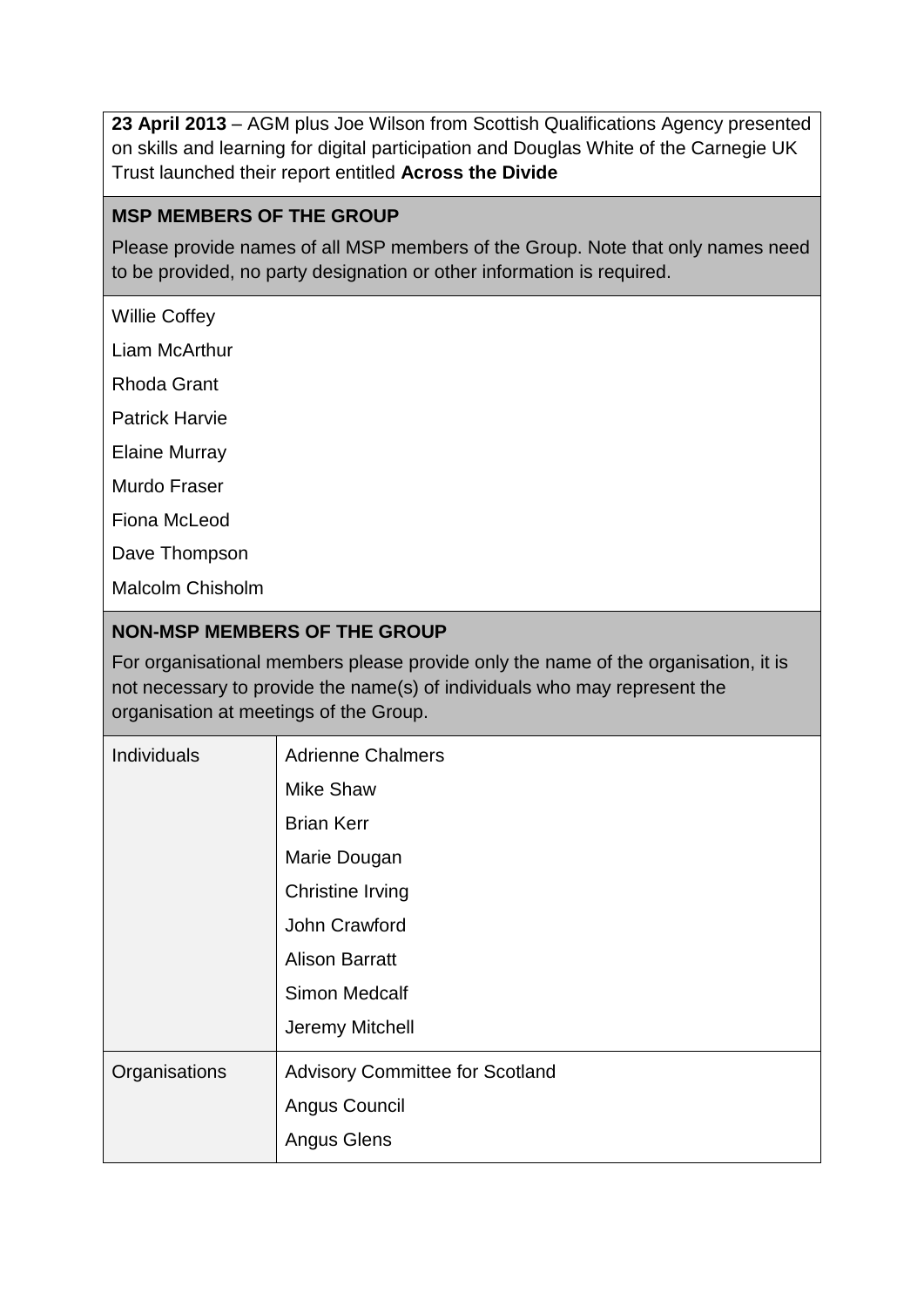| <b>BBC Scotland</b>                       |
|-------------------------------------------|
| <b>Boys Brigade</b>                       |
| <b>BT Scotland</b>                        |
| <b>CA Family</b>                          |
| <b>Capability Scotland</b>                |
| <b>Castle Douglas Community IT Centre</b> |
| Carnegie UK Trust                         |
| <b>Citizens Advice Scotland</b>           |
| <b>Communications Consumer Panel</b>      |
| <b>Consumer Focus</b>                     |
| <b>Co-operative Development Scotland</b>  |
| <b>Creative Scotland</b>                  |
| <b>Dumfries and Galloway Council</b>      |
| <b>Digital Fife</b>                       |
| <b>Edinburgh Libraries</b>                |
| <b>E-Skills Scotland</b>                  |
| Experian                                  |
| <b>Falkirk Council</b>                    |
| Farrpoint                                 |
| <b>FSFE</b>                               |
| <b>General Teaching Council</b>           |
| <b>Glasgow City Council</b>               |
| <b>Greenock Library</b>                   |
| <b>Hansard Society</b>                    |
| <b>Highlands and Islands Enterprise</b>   |
| Indez.com                                 |
| Institute of Local Television             |
| <b>Inverness Chamber of Commerce</b>      |
| <b>IRISS</b>                              |
| <b>Literacy Advisor</b>                   |
| <b>Liz Leonard Media</b>                  |
|                                           |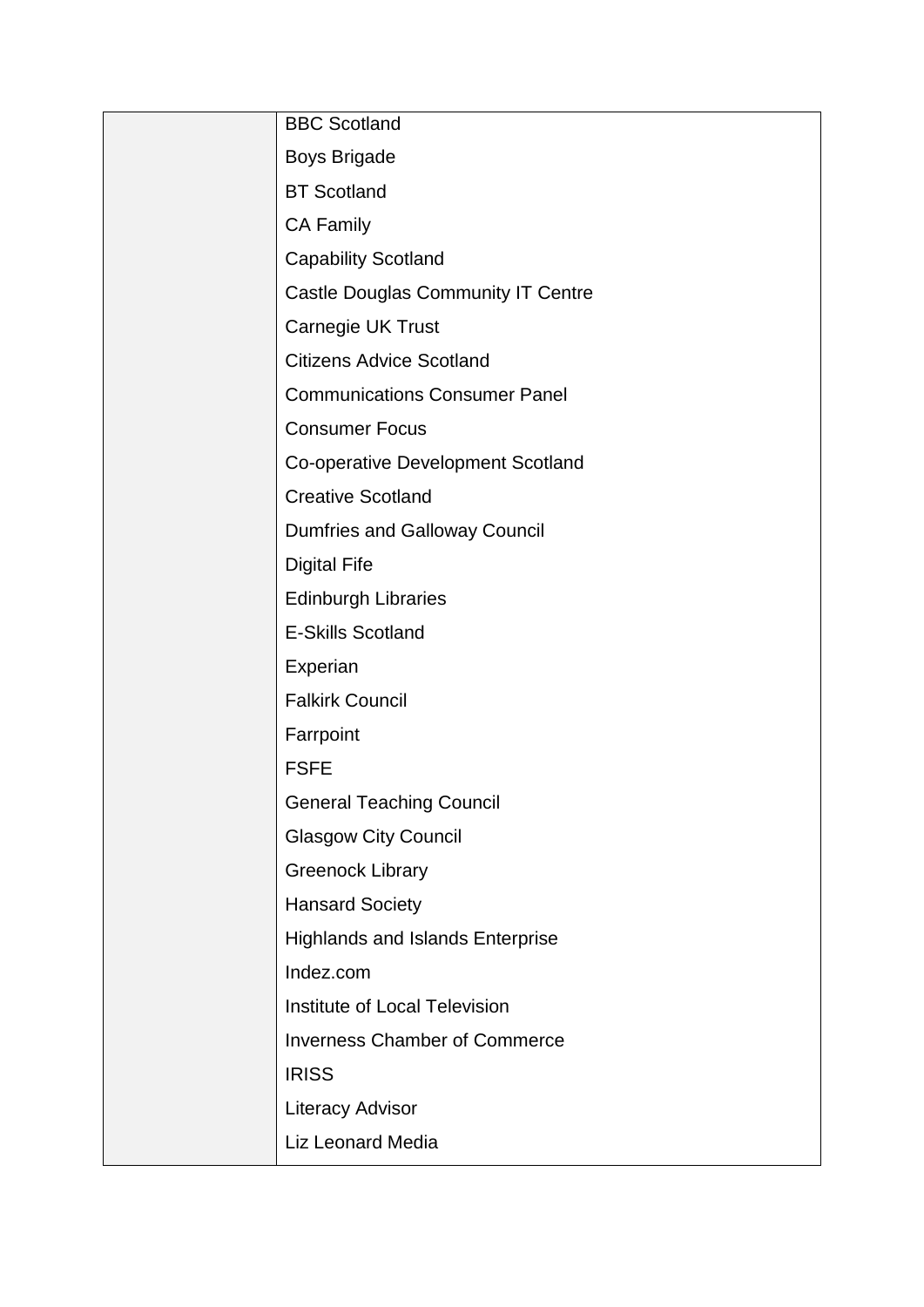| Margaret Blackwood Housing                 |
|--------------------------------------------|
| Microsoft                                  |
| <b>NESTA</b>                               |
| National Library of Scotland               |
| <b>MHPC</b>                                |
| <b>MMM PR</b>                              |
| Ofcom                                      |
| <b>Open University</b>                     |
| Phoneability                               |
| <b>Prescience Communications</b>           |
| Quarriers. Royal Society of Edinburgh      |
| <b>SLP</b>                                 |
| <b>Scottish Enterprise</b>                 |
| <b>Scottish Government</b>                 |
| <b>Scottish Youth Parliament</b>           |
| <b>SCDI</b>                                |
| <b>Stanza</b>                              |
| <b>Steepest Ascent</b>                     |
| <b>SQA</b>                                 |
| <b>SIAA</b>                                |
| <b>STUC</b>                                |
| <b>The Samaritans</b>                      |
| Tayscreen                                  |
| The Wise Group                             |
| <b>UK Competitive Telecoms Association</b> |
| University of the Highlands and Islands    |
| University of Aberdeen                     |
| University of Abertay                      |
| <b>University of Dundee</b>                |
| University of Glasgow                      |
| <b>Workers Education Association</b>       |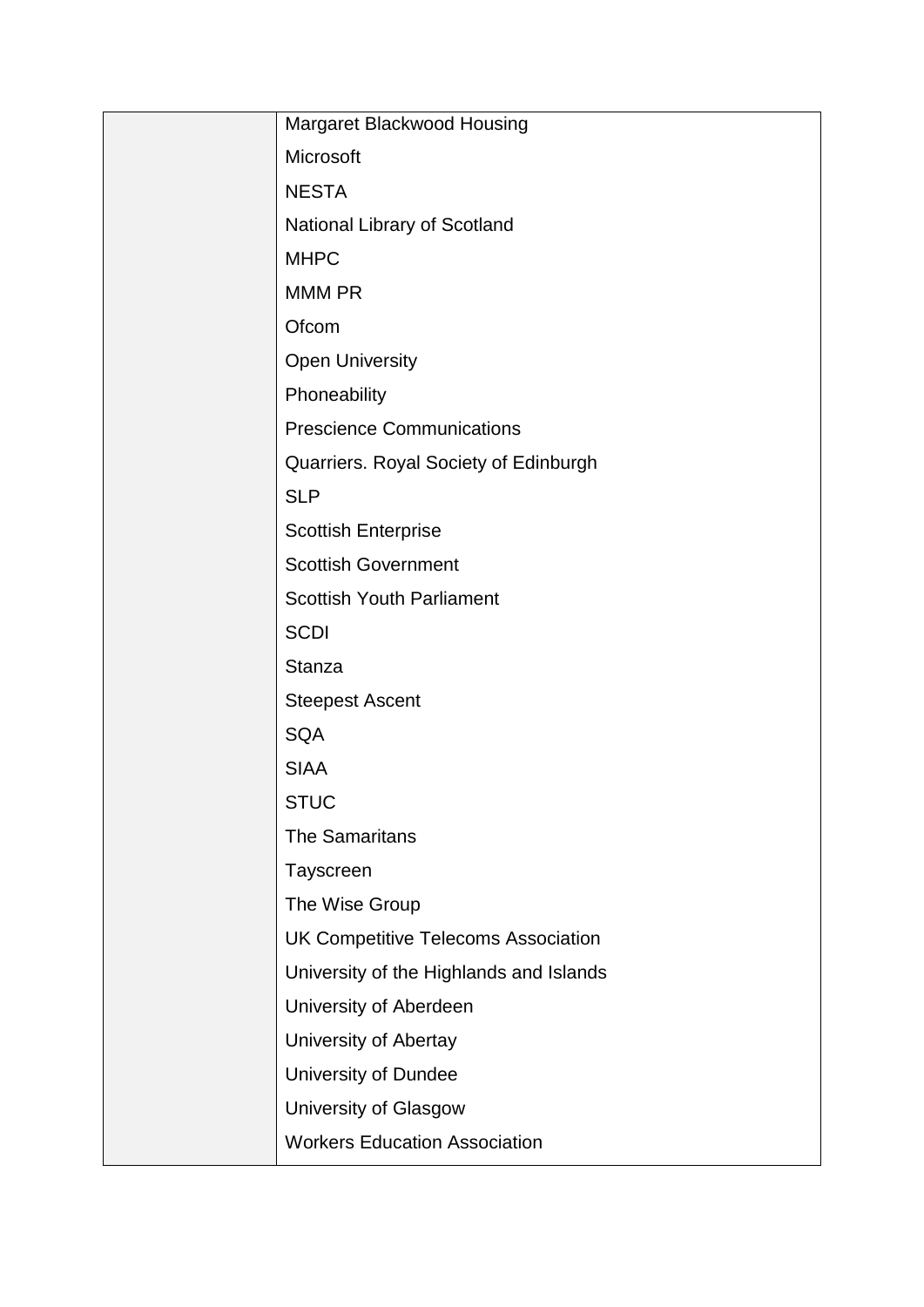| West Whitlawburn Housing Co-op |
|--------------------------------|
| Digital IP                     |
| <b>DPAG</b>                    |
| Hoyrood                        |
| Wireless Infrastructure Group  |

## **GROUP OFFICE BEARERS**

Please provide names for all office bearers. The minimum requirement is that two of the office bearers are MSPs and one of these is Convener – beyond this it is a matter for the Group to decide upon the office bearers it wishes to have. It is permissible to have more than one individual elected to each office, for example, coconveners or multiple deputy conveners.

| Convener               | <b>Willie Coffey</b> |
|------------------------|----------------------|
| <b>Deputy Convener</b> | Liam McArthur        |
| Secretary              | <b>Claire Mack</b>   |
| <b>Treasurer</b>       | Vicki Nash           |

# **FINANCIAL BENEFITS OR OTHER BENEFITS RECEIVED BY THE GROUP**

Please provide details of any financial or material benefit(s) received from a single source in a calendar year which has a value, either singly or cumulatively, of more than £500. This includes donations, gifts, hospitality or visits and material assistance such as secretariat support.

Details of material support should include the name of the individual providing support, the value of this support over the year, an estimate of the time spent providing this support and the name of the organisation that this individual is employed by / affiliated to in providing this support.

Groups should provide details of the date on which the benefit was received, the value of the benefit and a brief description of the benefit.

Material support of hospitality and Secretariat from Claire Mack at an estimated value of £800 which covers time spent of approx. 4 working days per year during the employment of Ofcom.

## **SUBSCRIPTION CHARGED BY THE GROUP**

Please provide details of the amount charged and the purpose for which the subscription is intended to be used.

**None**